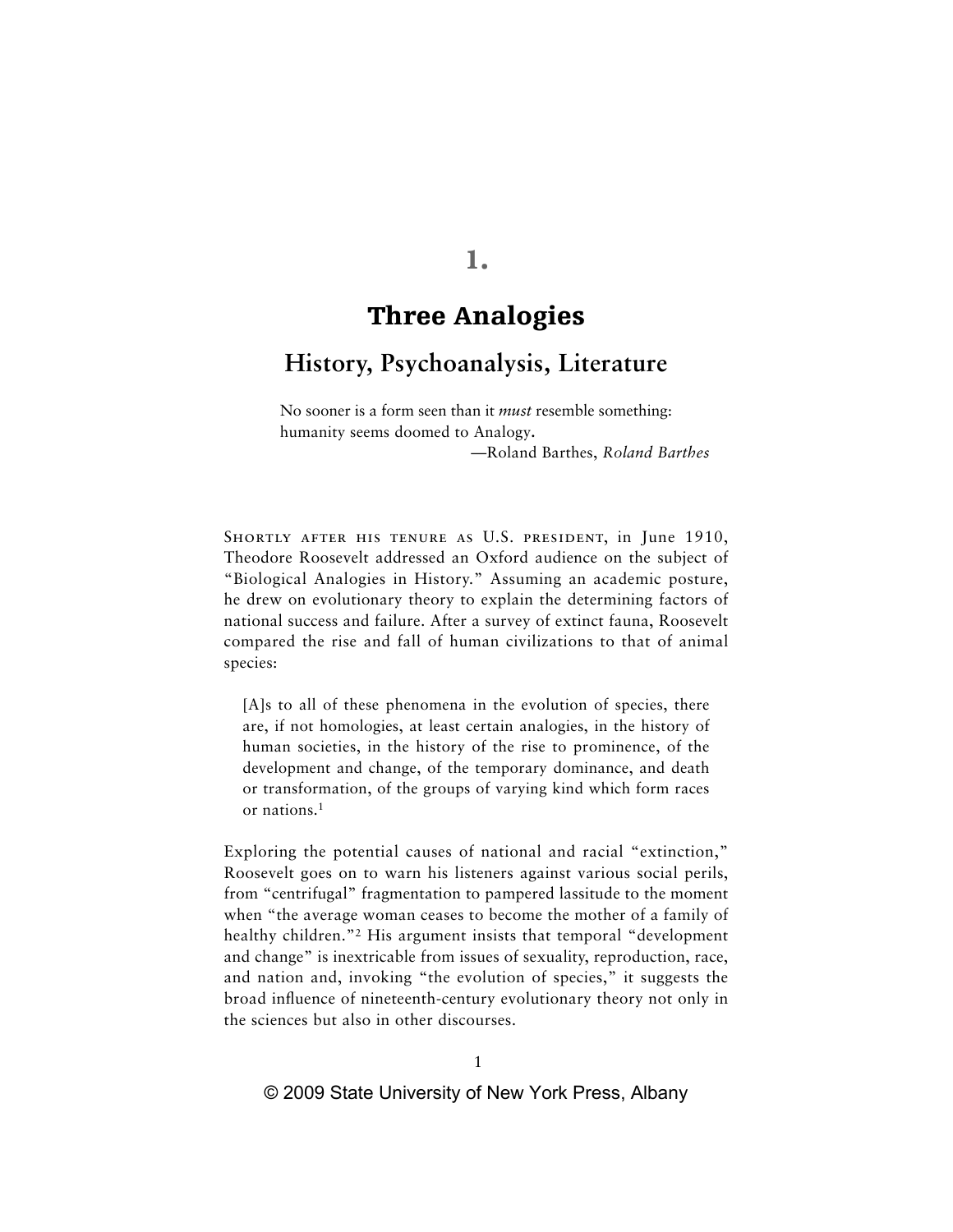While Roosevelt's "biological analogies" compared the development of nations to animal evolution, the late nineteenth century saw a host of other analogies elaborated from the theories of Darwin, Haeckel, and others. Among these was the rhetoric that borrowed from evolutionary science to equate sexual backwardness to racial backwardness—the rhetoric, that is, through which sexologists defined homosexual identity by analogy with blackness and primitivism. It is a "biological analogy," after all, that informs the diagnosis of lesbianism in *Diana: A Strange Autobiography* in 1939.3 And it is the legacy of that analogy, now divorced from science, that structures today's persistent comparison of homosexuality with blackness, whether in conservative arguments or in defense of gay rights and civil rights.

In *Bodies That Matter*, Judith Butler calls for a critical methodology that would "resist the model of power that would set up racism and homophobia and misogyny as parallel or analogous relations."4 How should such resistance take shape? Theories of arrested development and primitivism have already lost empirical credibility; in the twenty-first century they are themselves relics of an earlier era. But the bigotry that fed them continues unabated, and their traces linger in less visible forms. We cannot merely debunk such notions, for no reading can change culture by unmasking its hidden workings. As Eve Kosofsky Sedgwick notes, an ideological formation need not be veiled to be effective.<sup>5</sup> Slavoj Žižek puts this axiomatically: "they know very well what they are doing, but still, they are doing it."6 Racism and heterosexism may enjoy a certain willful ignorance, but they do not depend on it. Indeed, if we live in ideological illusion, perhaps the paramount illusion is our belief that we can do otherwise. Critical acts of unveiling themselves risk perpetuating a fantasy of progress, a temporal movement from mystification to enlightenment, structurally similar to the time lines that subtend scientific racism. The task, then, is not to dispel the illusions of analogy, history, race, and sexuality, but to explain what work they perform *as* illusions in American culture. The persistent analogy between queerness and blackness must be denaturalized—which is to say, examined *as analogy*, as a discursive artifact shaped by its rhetorical form. While Roosevelt scrupulously distinguishes between homology and analogy, he treats analogy—the articulation of a contingent likeness not produced by a common origin—as a sound basis for argument. What does it mean that this particular device has formed a copula between "black" and "queer"? How does this engine of sameness work in defining the differences whose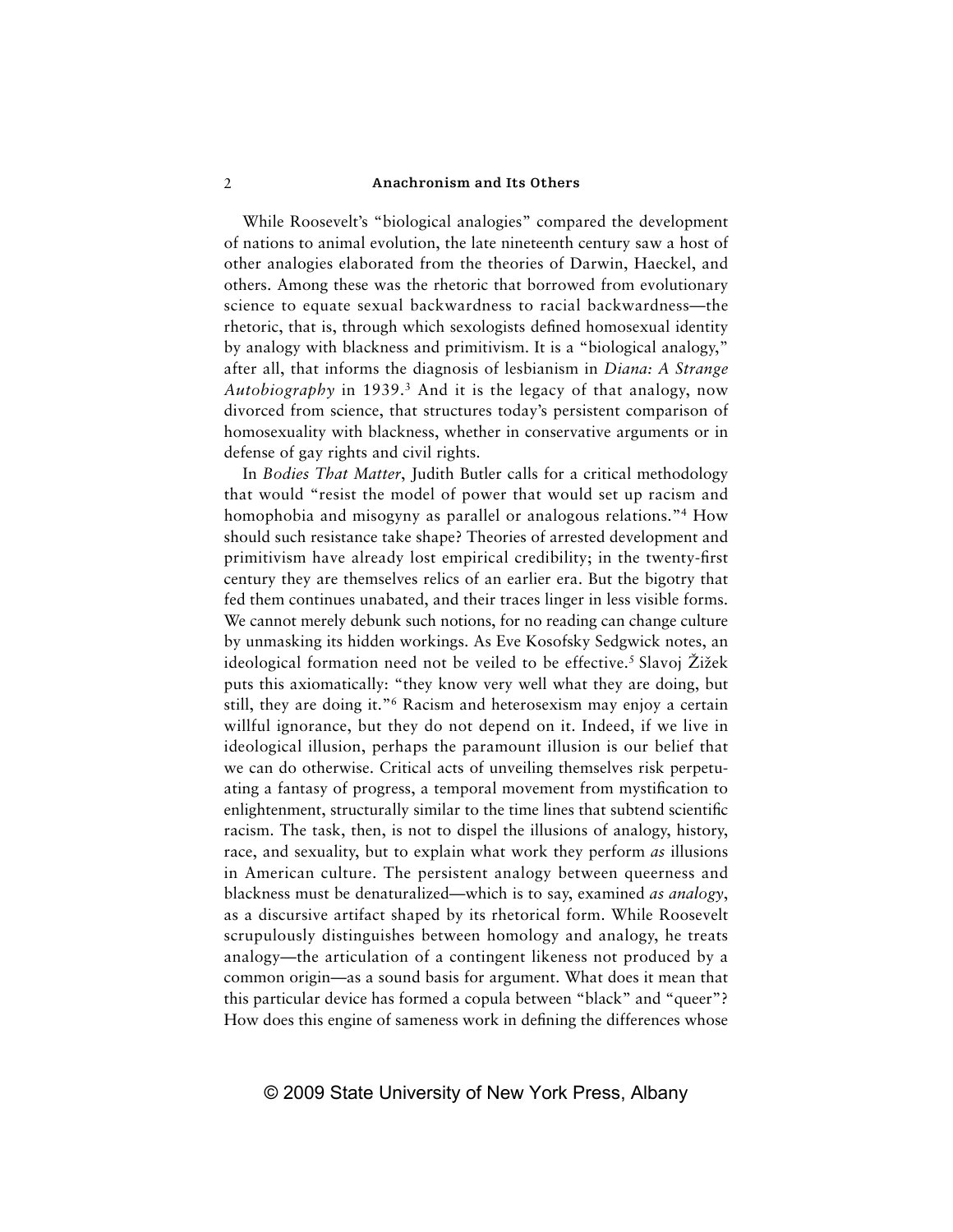exclusionary effects will mark American culture? And how does analogy articulate the specific relations of homosexuality to blackness?

By way of introduction, this chapter will trace the temporal analogy between homosexuality and blackness across discourses of science, psychoanalysis, and literary criticism, considering charges of backwardness and primitivism, childishness and retrogression, atavism and arrested development. The three archives in which I locate the analogy—nineteenth-century scientific theories, Freud's *Three Essays on the Theory of Sexuality* (1905) and other writing, and Leslie Fielder's *Love and Death in the American Novel* (1960) suggest that the effect of anachronism is not merely attached to racial and sexual alterity, but also structurally implicated in the logic of hegemony. The analogy between blackness and homosexuality retroactively creates the similarities it purports to observe, defining race in terms of sexuality much as sexuality is defined by race. Moreover, its assertion not infrequently rests on the same backwardness it attributes to others: normative time lines of psychoanalysis and literary history are themselves organized by anachronism.

Though the analogy between homosexuality and blackness takes its modern form in the last decades of the nineteenth century, racist charges of primitivism and sexual perversity date back much further. From the eighteenth century, the idea that people of color, whether individually or as a group, occupied a different historical or developmental time than white Europeans was presented as a scientific theory. Throughout the nineteenth century, racist precepts were promoted as biological facts. In 1797 the German physician and professor Johann H. F. Autenreith compared the "adult African" to the "embryonic condition" of the European, and Scottish publisher Robert Chambers made a similar claim in 1844, with Vestiges of the Natural History of Creation.<sup>7</sup> Scientific racism adopted the vocabulary of biology; old myths of civilization and savagery, of progress and backwardness, joined with new evolutionary developments, notably after the publication of *The Origin of Species* in 1859. While evolutionary science suffered significant distortion in the service of scientific racism, Darwin's writing itself contains the tropes of cultural progress that would bolster racist rhetoric. In *The Descent of Man*, for example, he notes the cultural development of "western nations of Europe, who now so immeasurably surpass their former savage progenitors, and stand at the summit of civilization."8 In other hands, however, evolutionary theories were invoked to delineate not only temporal differences (Darwin's "now" and "former") but also ethnic and geographic disparities. In the United States, as Claudia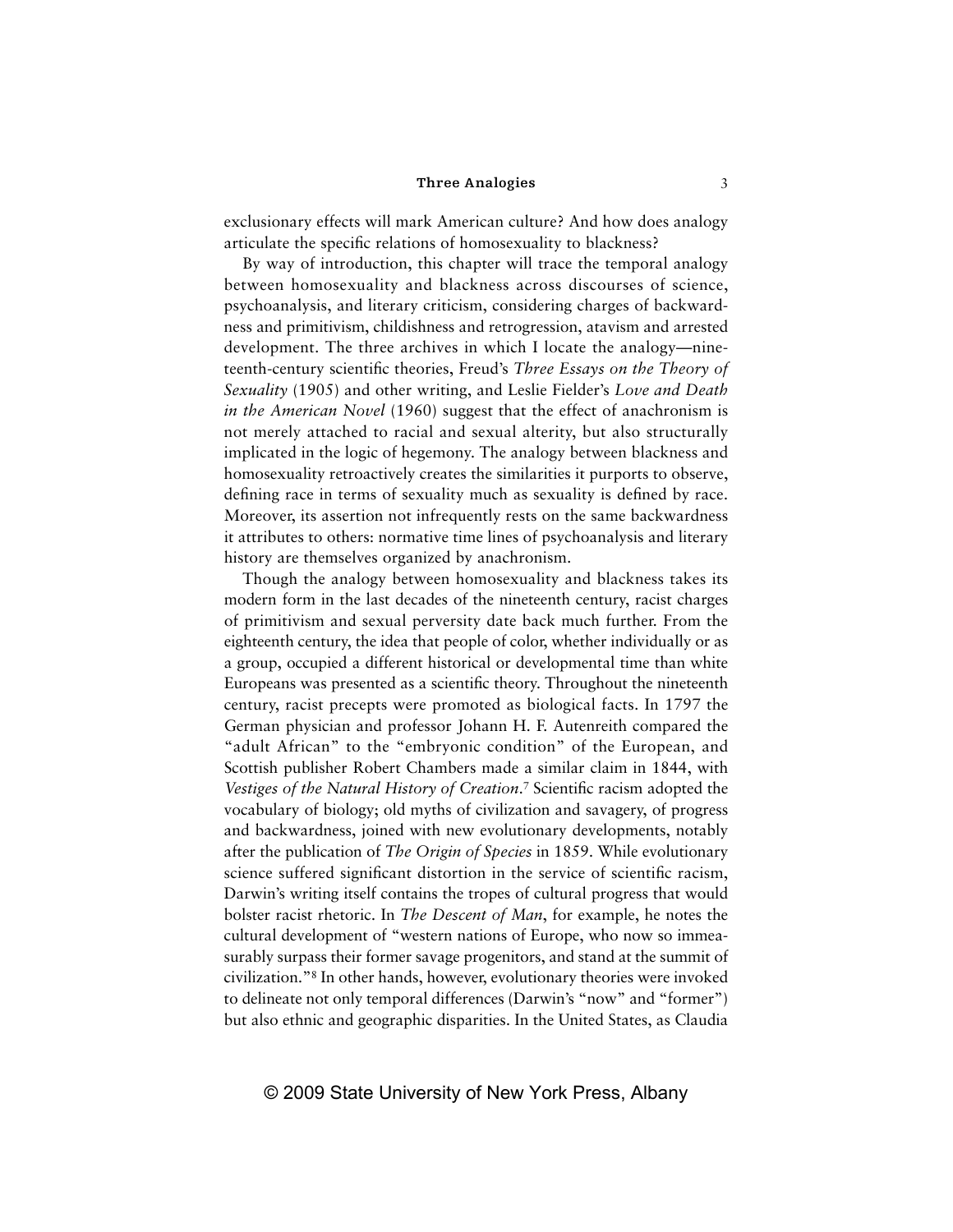Tate notes, conservative white observers after the Civil War "contended that the (alleged) sexual excesses of the recently emancipated were the result of their unrestrained retrogression into savagery."9 When the complaint was not retrogression, it was a supposed lack of evolutionary progress: in an 1890 *Atlantic Monthly* article titled "Science and the African Problem" Nathaniel Shaler warned that "the negro is not as yet intellectually so far up in the scale of development as he appears."10

In the time line of scientific racism, it was the recapitulation hypothesis proposed in Haeckel's 1879 study *The Evolution of Man* that cemented the analogic coupling of cultural progress with individual development. Haeckel's formula, *ontogeny recapitulates phylogeny*, proposed that the growth of any single organism mirrors the evolution of its species.11 Under this "biogenetic law," the development of a human being from fetus to adult will traverse the same stages as the evolution of humankind from lowliest organisms to modern man—stages, in each case, along a time line whose straightening teleology the analogy serves to naturalize. Nineteenth-century scientific racism adopted Haeckel's theory, equating people of color with immaturity by assigning them, as a group, the same developmental place that the white child held as an individual. The child/savage analogy had appeared generations earlier, in the work of Autenreith and Chambers, as well as Heinrich Kaan's *Sexual Pathology (*1844), which compared "primitive" sexuality to infantile sexuality in what Sander Gilman calls "a crude type of chronological primitivism."12 But the recapitulation hypothesis lent such equations a more pointed form and a firmer theoretical basis, extending to questions of cultural evolution. Thus, the anthropologist James Frazer asserted in 1913 that "a savage is to a civilized man as a child is to an adult" because, he wrote, "the gradual growth of intelligence in a child corresponds to, and in a sense recapitulates, the gradual growth of intelligence in the species."13 This "gradual growth" could not be continuous, for the savage could never become the "civilized man": instead, he would remain a victim of arrested development, historically stunted and doomed to trail behind the white standard.

Beginning in the 1870s, the first sustained efforts to theorize homosexual identity borrowed from such racist theories as well as extant discourses of criminality, sexual impropriety, physical abnormality, and mental illness. It cannot be coincidental that the publication of Haeckel's work in 1879 falls historically between Karl Benkert's coinage of the term *homosexuality* in 1869 and Krafft-Ebing's discussion of sexual inversion in *Psychopathia Sexualis* (1886). In that interval, sexologists working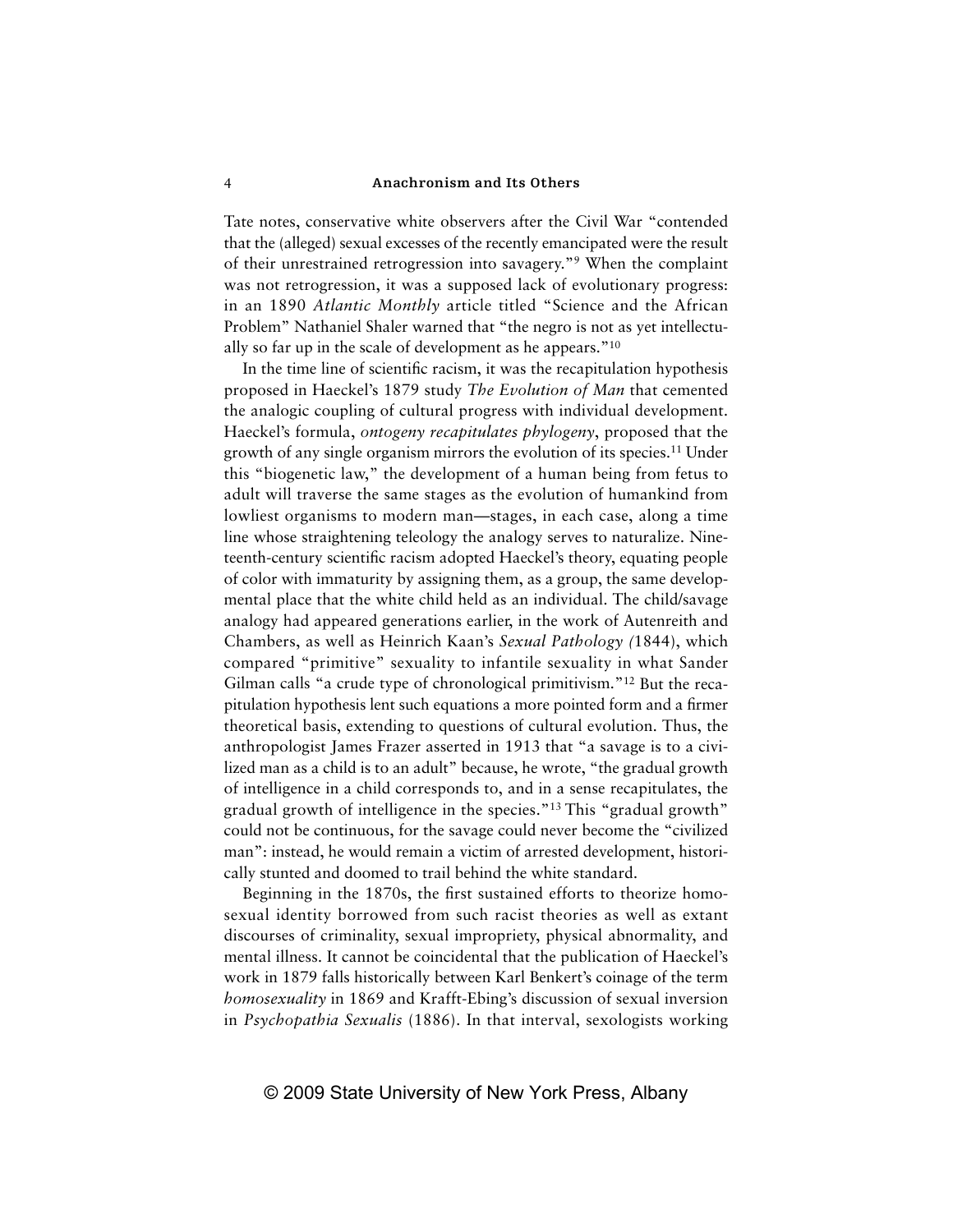from evolutionary models assigned homosexuals the abject place of the past, attributing to them the racialized attributes of degeneracy, arrested development, regression, and primitivism. As early as 1869, Jennifer Terry explains, Karl von Westphal had advanced an implicit analogy between race and sexuality, finding in homosexuals "many of the same characteristics that distinguished 'primitive' races from their 'advanced' European heterosexual counterparts, namely degeneracy, atavism, regression, and hypersexuality."14 In the decades that followed, however, Haeckel's recapitulation hypothesis formed the crucial hinge between sexual and racial time lines, for its correlation of human evolution with individual development allowed sexologists to equate non-normative sexualities with primitivism, the past, and blackness. The recapitulation theory aligned the supposed arrested development of homosexuals with the imagined primitivism of people of color: while scientific racism consigned blackness to the historical and developmental "before," naming Africans as primitive or undeveloped, sexology discovered the same atavism in queer desires. Thus, the multivalent problem of sexual deviance took shape as a temporal problem tied to race by the force of "historical analogies."15

The evolutionary model extended to matters of sexual difference, for the language of sexual inversion posited same-sex desire as fundamentally a gender disorder, of which confusion of object choice was merely a secondary effect. As Siobhan Somerville notes, in their 1889 work *The Evolution of Sex,* biologists Patrick Geddes and J. Arthur Thomson read the gender-variant body as atavistic, asserting that "hermaphroditism is primitive" whether it appears as "persistence or reversion."16 Sexologists such as Krafft-Ebing shared this view, deeming sexual inversion a form of arrested development with both psychic and physiological consequences. In *Psychopathia Sexualis,* Krafft-Ebing proposes that "cases of precocious as well as retarded sexual development . . . may be found due to abnormal evolutionary conditions," which by preventing the "differentiation of the sexes and the development of sexual types," allows the persistence of a hermaphroditic mode that "still exists in the lowest classes of animal life and also during the first months of foetal existence in man."<sup>17</sup> In that taxonomic age, the newly framed category of homosexuality was commonly understood as an atavistic eruption. Theories that extended evolutionary theory to questions of sexual propriety—such as the American sexologist James G. Kiernan's 1892 article "Responsibility in Sexual Perversion"—shaped the public framing of same-sex desire, including, as Lisa Duggan argues, the Alice Mitchell lesbian murder case in Memphis,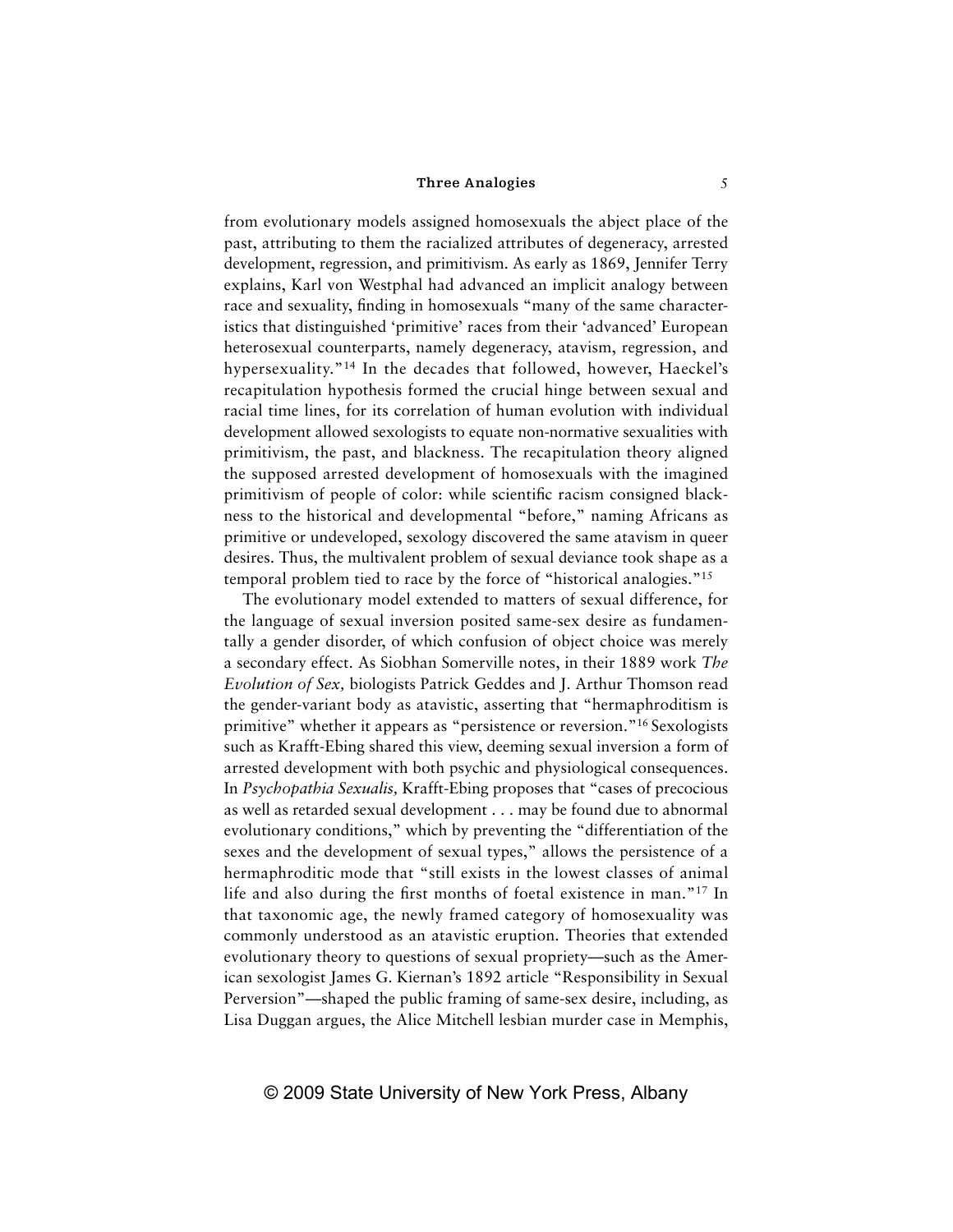Tennessee, in the same year.18 Even efforts to defend homosexuality spoke the language of post-Darwinian science: in 1896, Magnus Hirschfeld explained same-sex desire as a "congenital impediment of evolution."19 In each case, the iteration of arrested development, failed evolution, atavism, and regression, whether individual or cultural in scope, cemented the conceptual bond between homosexuals and "primitives."

The formula "ontogeny recapitulates phylogeny" is thus both an analogy and an entrance into a constellation of analogies.<sup>20</sup> Ontogeny *is like* phylogeny; individual development *is like* humankind's evolution; blackness *is like* savagery; homosexuality *is like* immature sexuality; the homosexual *is like* the primitive; and the person of color *is like* the child. As the *OED* tells us, and as anyone who has taken the SAT test knows, analogy consists in an "equivalency or likeness," a "resemblance" or "similarity"; rhetorical theory defines analogy as an argument derived from parallel cases. But the notion of parallelism or equivalency is misleading, for analogies, unlike mathematical equations, are never fully reversible. Instead, they explain the unknown in terms of the known, the unfamiliar in terms of the familiar; they both demand and reproduce a narrative sequence of primary and secondary terms.<sup>21</sup> Though scientific racism will interpret recapitulation as evidence that savages are like children, Haeckel's theory itself says (and why, one wonders, does this seem less objectionable?) that children are like savages. Human evolution is the original point of reference that explains individual sexual development. A racialized savagery is reified as the known past, in contrast to the unknown or becoming-known time of homosexuality.

In both the nineteenth and twentieth century, analogic structures would determine the sequencing of queerness and blackness. Race constitutes a primary form of difference while sexuality remains secondary—a formation that recalls Annamarie Jagose's mapping of "the regulatory technologies of sequence" in which female homosexuality, and arguably male as well, denotes both an imitative second-best and a "perverse anteriority."22 Although both homosexuality and primitivism represent developmental origins, the primitive is the primary term of primacy, while homosexuality is only secondarily primary, belatedly posited as anterior. The recent axiom "gay is the new black," which will be discussed further in chapter 4, exemplifies the analogy's asymmetrical form and distinct narrative sequence, as well as its paradoxical effects. While its chainlike directionality places homosexuality as secondary to and derivative of racial alterity, it thereby claims for "gay" the immanence associated with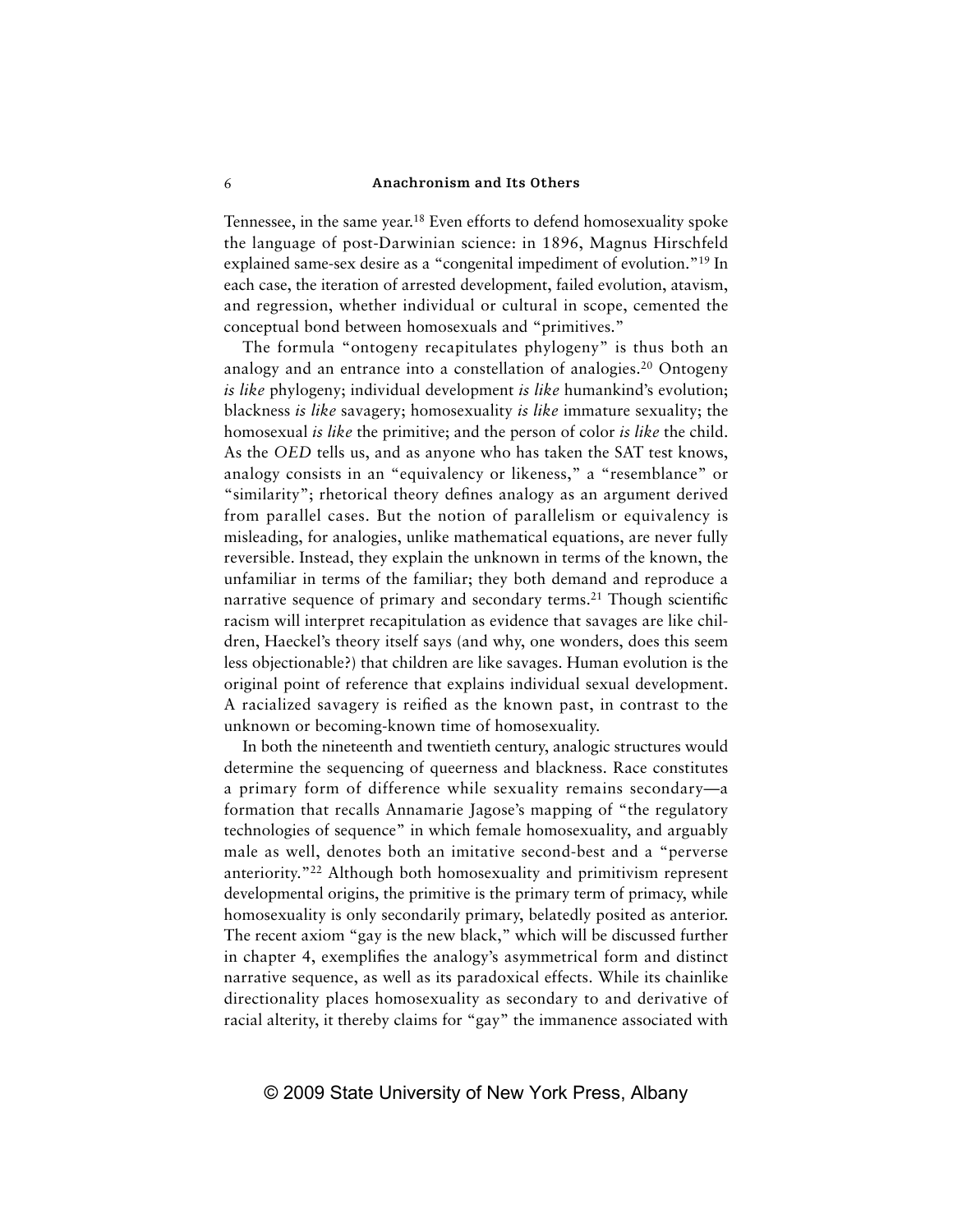"black" and moves homosexuality toward the status of an essential, even biological identity. Moreover, with its implicit allusion to the civil rights movement, "gay is the new black" seeks to rehabilitate a trope that once signified, in Diana Frederics's words, a trace of "archaic inclinations."

The race/sexuality analogy, however, relies on a certain temporal inversion, for it *creates* the similarities it purports to observe. The supposed "equivalency or likeness" between queer and black *follows after* the sexological construction of homosexuality as analogous with "primitive" backwardness. That is, the theory of homosexual identity does not describe, but invents, a racialized valence of sexual inversion, projecting that construct retroactively into the place of essence. And in the century that followed, both reactionary and progressive comparisons between black and queer have strengthened the original analogy. What blackness and homosexuality most have in common today is their history of *being considered* in common and their identitarian efforts to mobilize against such constructions. In the black/gay temporal analogy, from the recapitulation theory through the civil rights and gay rights movements in the United States, the first term of the analogy is retroactively defined by the second; following nineteenth-century sexology, blackness must to some degree signify in relation to queerness. One instance of this, as David Eng argues, can be found in Freud's use of Haeckel's biogenetic law to posit a mutually constitutive relation between racial alterity and homosexuality: in "On Narcissism," he writes, a "displaced racial otherness is made legible in the lexicon of pathological (homo)sexuality" such that "the figure of the homosexual is racialized as the figure of the primitive is (homo)sexualized."23 To put this another way, the most durable similarity between race and sexuality is that *produced by* the analogy itself, which is to say, by their shared (though by no means identical) marginalization: the analogy between race and sexuality represents as metaphorically essential what is in fact a contingent, metonymic relation.

### **Freud's Prehistory**

What time is it in the unconscious? Is it too early or already too late?

—Malcolm Bowie, *Lacan*

Psychoanalysis plays its own part, of course, in the history that knits together race, sexuality, and evolutionary time lines. Seeking to replace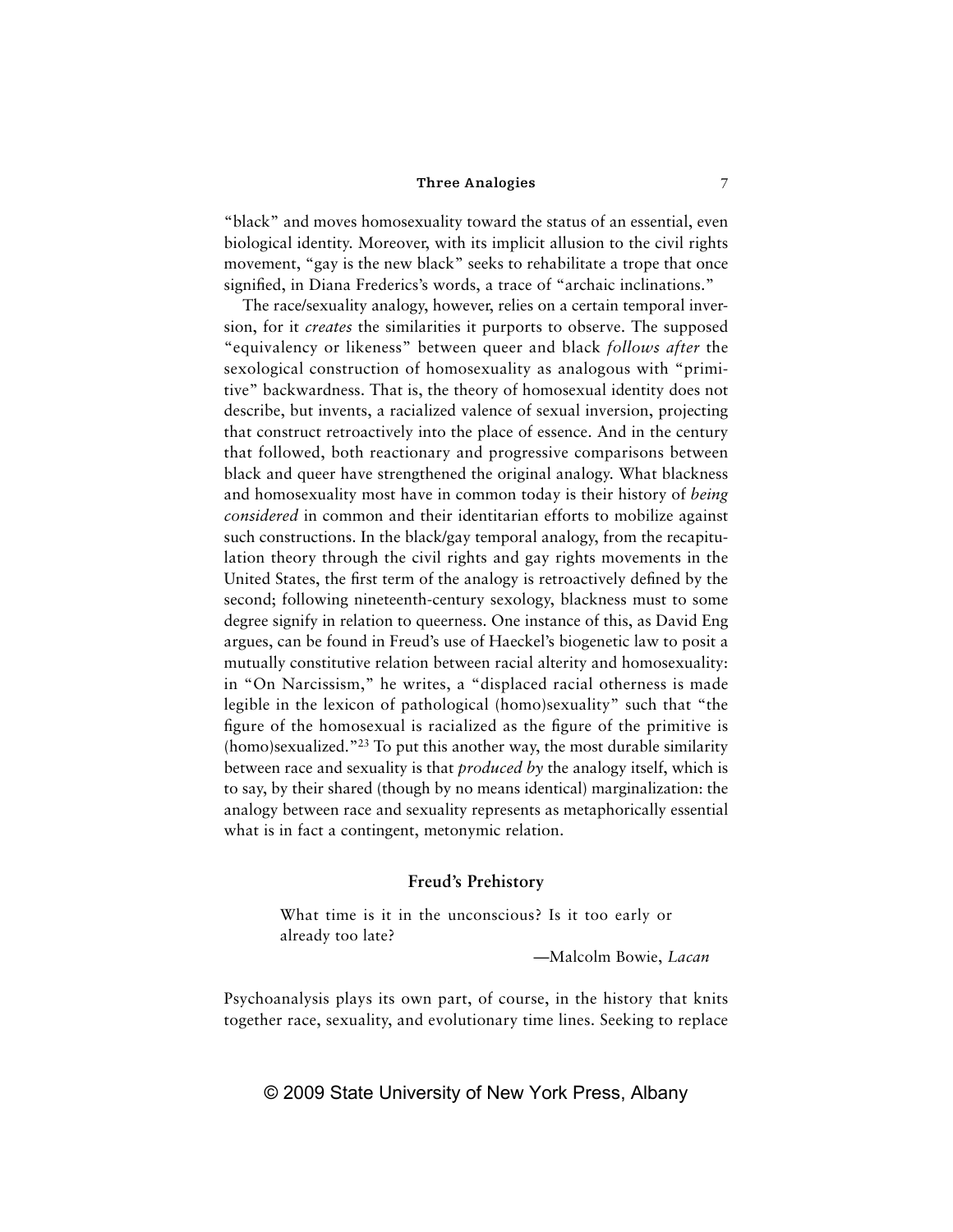moralizing views of non-normative sexuality with scientific insight, Freud's theories borrow from nineteenth-century evolutionary theory. We need not hold, as Jerome Bruner does, that "Freud is inconceivable without Darwin" to acknowledge his overt references to Haeckel's biogenetic law.24 Chief among its uses for Freud is its theoretical support for his description of childhood as a prehistoric epoch akin to the primitive days of human civilization. In the preface to the third edition of *Three Essays of the Theory of Sexuality,* Freud foregrounds the recapitulation hypothesis as a central principle of his research: although, he acknowledges, "more weight is attached to ontogenesis than to phylogenesis" in his study, "ontogenesis may be regarded as a recapitulation of phylogenesis."25 Thus inspired, Freud compares individual development with the progress of human society. Other scholars, he writes,

have devoted much more attention to the primaeval period which is comprised in the life of the individual's ancestors—have, that is, ascribed much more influence to heredity-than to the other primaeval period, which falls within the lifetime of the individual himself—that is, to childhood. (173)<sup>26</sup>

Taking evolution as a metaphor for psychic processes, he names childhood the prehistory of adulthood, analogous with the cultural prehistory of humankind.

The notion that children repeat or recapitulate the actions of their primitive ancestors recurs regularly in Freud's writing. "A Child Is Being Beaten" describes a phase in which children "are compelled to recapitulate from the history of mankind the repression of an unconscious object-choice."27 Thus, in the Wolf Man case study Freud names the primal scene as a form of "phylogenetic heritage" whereby the child "fills in the gaps in individual truth with prehistoric truth; he replaces occurrences in his own life by occurrences in the life of his ancestors."28 Freud continues,

[H]is mental life impressed one in much the same way as the religion of Ancient Egypt, which is so unintelligible to us because it preserves the earlier stages of its development side by side with the end-products . . . and thus, as it were, spreads out upon a two dimensional surface what other instances of evolution show us in the solid.29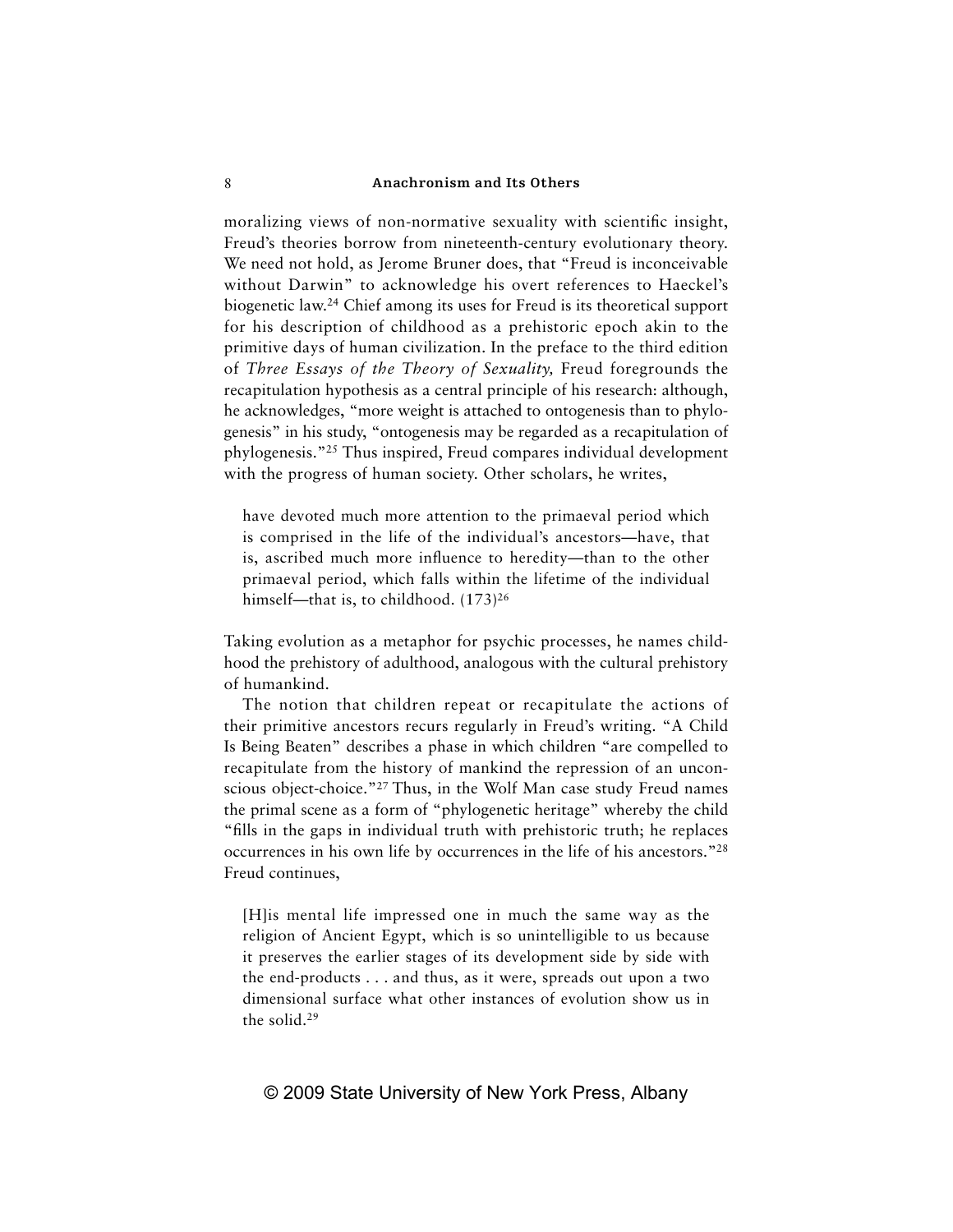The Wolf Man's adult life, Freud suggests, coexists on a single temporal plane with his childhood, having failed to advance the former through the subsumption of the latter. The possibility of coeval temporalities represents an evolutionary mutation of Haeckel's theory in the hands of Freud: the analogy that originally compared two rigidly linear time lines now joins two instances of anachronism that collapse past and present into simultaneity. Nonetheless, the equation between childhood and savagery remains unchanged; long after Haeckel's influence in biology had waned, this equation preserved his analogy in the discourse of Freudian psychoanalysis. Writing in 1934, Marie Bonaparte put the matter succinctly: "[T]he child generally reproduces, in the course of its development, the attitudes of the primitive. The biogenetic law is verified in the psychic as well as in the physical sphere; in it ontogeny reproduces phylogeny."30

In *Three Essays*, the discussion of "sexual aberrations" turns, as if inevitably, to the past. In what Philip Rieff terms an "evolutionist" view of "sexual normality," Freud proposes that normalcy develops, though incompletely, out of perversion.<sup>31</sup> Accordingly, Freud's developmental narrative posits homosexuality as a kind of atavism, a refusal of progress: "When, therefore, any one has *become* a gross and manifest pervert, it would be more correct to say that he has *remained* one, for he exhibits a certain stage of *inhibited development*" (50). All sexual identity has as its origin the "choice of an object independently of its sex," which exists "in childhood, in primitive states of society and early periods of history" (145). The phrase is not redundant, for Freud renders "primitive" states of society" the modern analogue of "early periods of history"; the "primitive" lives in the present only to represent the prehistoric past.<sup>32</sup> While heterosexuality requires the restriction of this "primitive," original object choice, Freud continues, homosexuality maintains "a predominance of archaic constitutions and primitive psychical mechanisms" (146). The sexual invert, then, occupies an inverted temporality; he looks back when he should press forward. Although the past for Freud is not exclusively homosexual, both male and female homosexuality belong distinctly to the past.<sup>33</sup> Despite his differences from the sexologists, Freud shares their attribution of sexual inversion to a psychic prehistory from which it returns to trouble the present with atavistic impulses, vestiges of sexual and cultural history. He traces inversion to childhood, the historical past, and early evolutionary stages: both homosexuality and pre-Oedipal incestuous desire belong to the "primaeval" infantile origins, the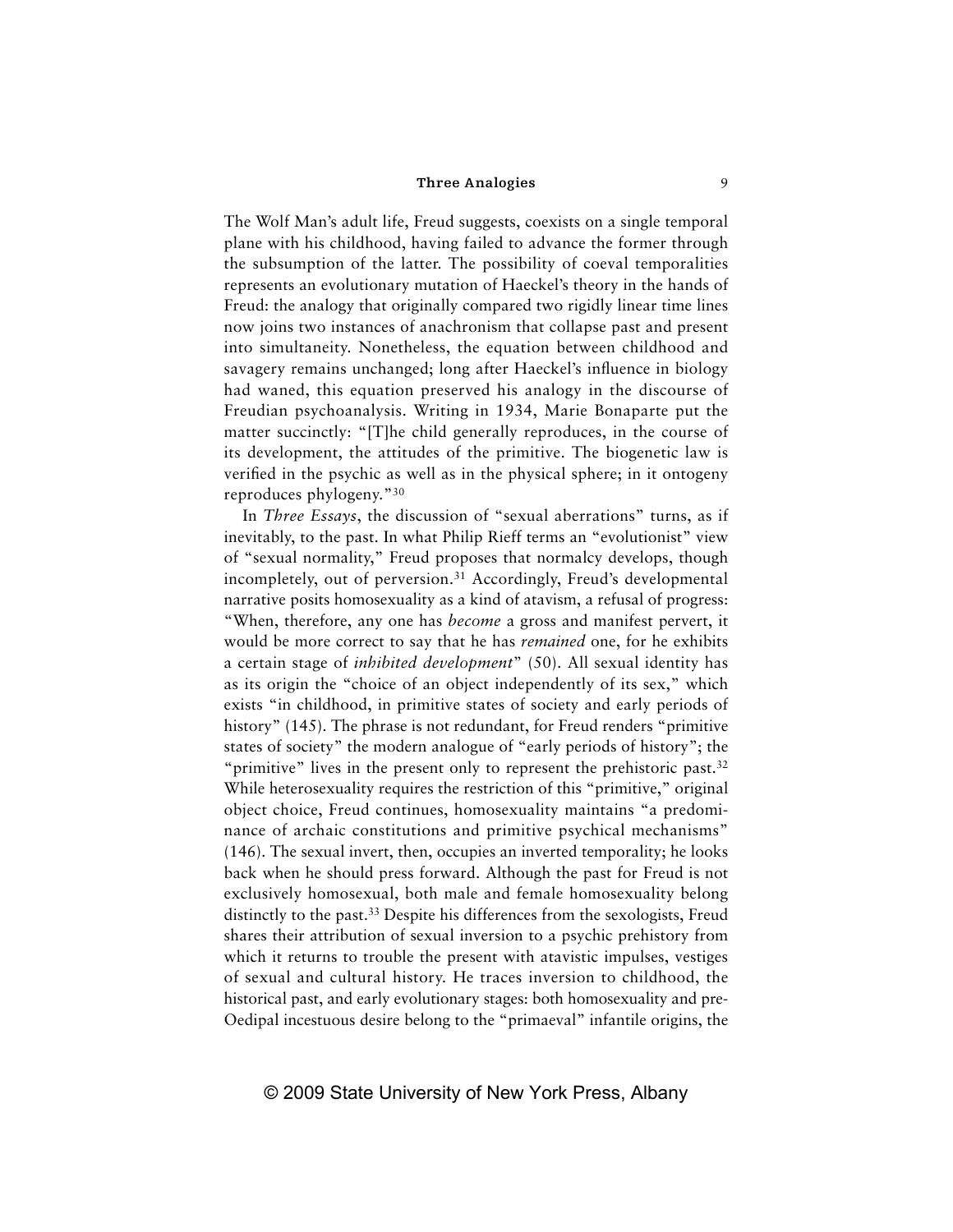polymorphous perversity, out of which adult, Oedipal, genital, exogamous heterosexuality must emerge.

However gratifying it may be to find in perversion a universal point of origin, the logic of the "prehistoric epoch" links Freud to a chain of racist analogies: the homosexual *acts like* the modern "primitive," who *acts like* a child, who, per the recapitulation theory, *acts like* the early hominid. The evolutionary theory used to consign Africans to prehistory has become the prehistory of Freud's thought, and as such, that of psychoanalysis. True, *Three Essays* begins in a relativist posture with regard to diverse sexual practices, acknowledging the socially validated male homosexuality of ancient Greece. Indeed, Freud continues, "the perversion which is the most repellent to us, the sensual love of a man for a man, was not only tolerated by a people so far our superiors in cultivation as were the Greeks, but was actually entrusted by them with important social functions" (50). He later notes that homosexuality "was a frequent phenomenon—one might almost say an institution charged with important functions—among the peoples of antiquity at the height of their civilization" (139). In the following sentence, however, Freud turns from the past to the present, and from cultures he deems superior to those he finds inferior: homosexuality, he writes, "is remarkably widespread among many savage and primitive races" (139). For Freud, such "races" are atavistic embodiments of the non-Grecian past in the present. Diana Fuss notes the ways in which Freud's *Totem and Taboo* imagines contemporary "savages" as atavistic relics of history, "temporally other to modern European man" and " psychically frozen in this indeterminate past."34 So in *Three Essays*, though the Greeks may have been homosexual, modern homosexuality is akin not to past epochs of civilized "antiquity" but to what Freud elsewhere names "the primitive races of whom we have knowledge, whether in past history or at the present time."35

Freud's effort to situate homosexuality and savages in a "prehistoric" past serves the future of Freudian theory by cementing his own claim, by contrast, to modernity. Through its engagement with evolution, the nascent field of psychoanalysis, fundamentally a discourse of memory and the past, grasps the future emblematized by empirical science. The time lines of evolutionary theory lend narrative form to what Freud calls his own "scientifically sifted observation" (136). Yet Freud also seeks to disavow his debt to the natural sciences; earlier in *Three Essays*, a few lines after invoking the recapitulation hypothesis, he states that psycho-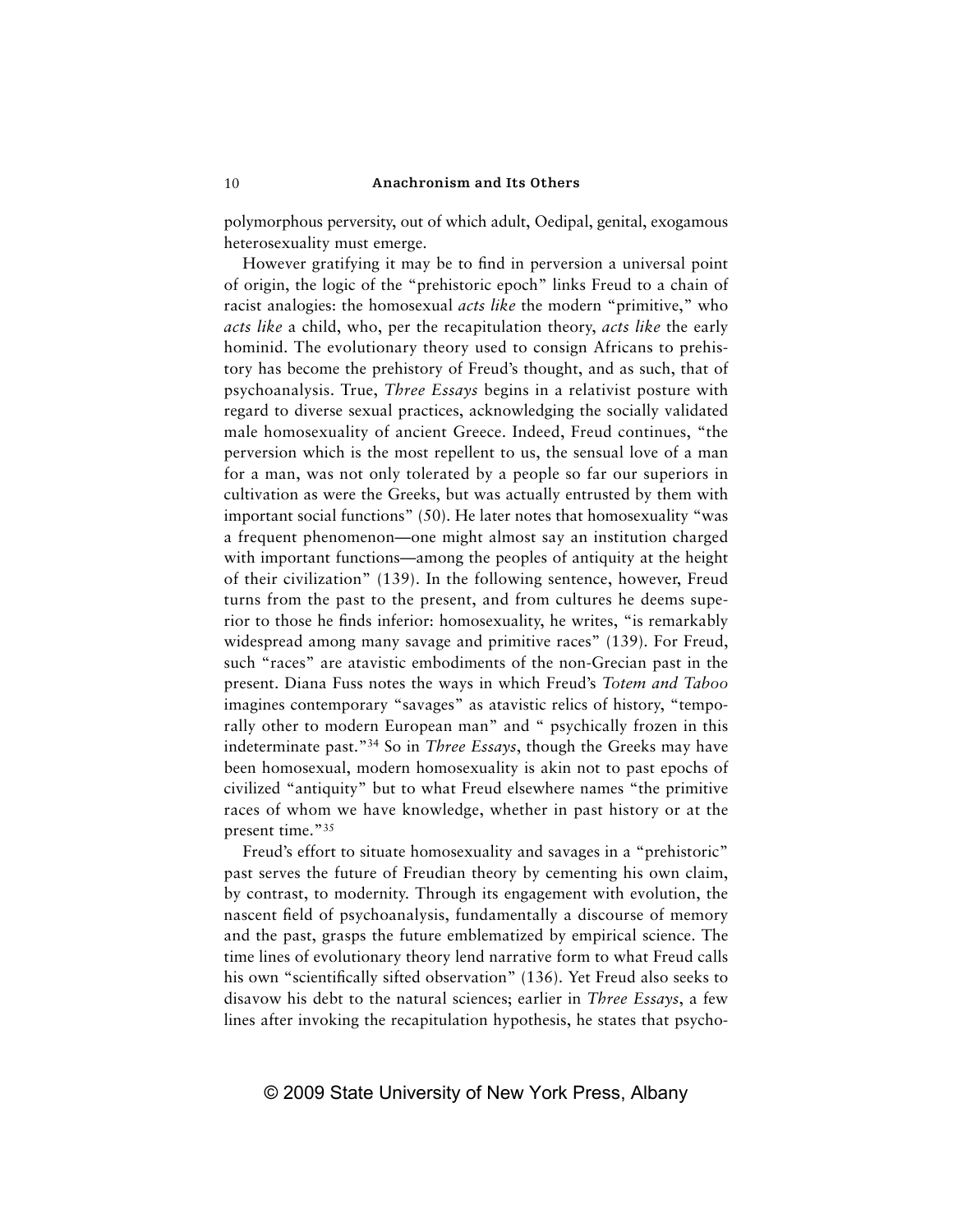analysis is "deliberately independent of the findings of biology" (131). How can psychoanalysis be "deliberately independent" of biology while recapitulating the logic of recapitulation? And why is the possibility of Freud's own recapitulation so difficult to accept? In fact, Freud's nod to the natural sciences aligns his psychoanalytic theory with modernity through a curious backward glance. His stake in the future requires the evolutionary theories of prehistory that form the prehistory of his theory. It is not difficult to hear in Freud's insistence that psychoanalysis is "deliberately independent of the findings of biology" a certain anxiety of influence—a horror of repetition without a difference, of mere, mechanical recapitulation.

Composing his own analytic history, Freud stands in the place of the child who, in his words, fills in gaps in "individual truth" with "prehistoric truth." His anxiety about recapitulation resonates in the additions and revisions that record the evolution of Freud's thought in successive, increasingly palimpsestic editions of *Three Essays* from 1905 to 1920. It is perhaps not coincidental that the text's most sedimented addition comes in a four-page sequence of footnotes on inverted object-choice (144–47). Here, discussing "stunted" sexuality and "primitive states of society," Freud labors to demonstrate that psychoanalysis is not itself a victim of arrested development. The accretion of notes bespeaks an obsessive restlessness—a desire, perhaps, for the continual revision that would prove his own progress. (If the footnotes in *Three Essays* record the evolution of Freud's thought, it is appropriate that in the 1975 printing of Volume Seven of the *Standard Edition* the last installment of this note ends at the bottom of page 147 in a sentence without a period—a typographical error that both mimics Freud's refusal of closure and, with its accidental pun, suggests a refusal of chronology, an absence of periodization.) The desire for temporal progress becomes explicit in the 1909 preface to the second edition, where Freud expresses the "earnest wish" that the text should "age rapidly—that what was once new in it may become generally accepted, and that what is imperfect in it may be replaced by something better" (130). The *text itself* must evolve and mature, however stubbornly and materially writing also preserves the past.

Although Freud's appeal to biology reveals both a search for scientific legitimacy and a horror of imitative "inhibited development," the structure of the analogy complicates his effort. When he pursues the therapeutic and theoretical future he does so through suspiciously figural appeals to the "careful and impartial observation" (133) of the natural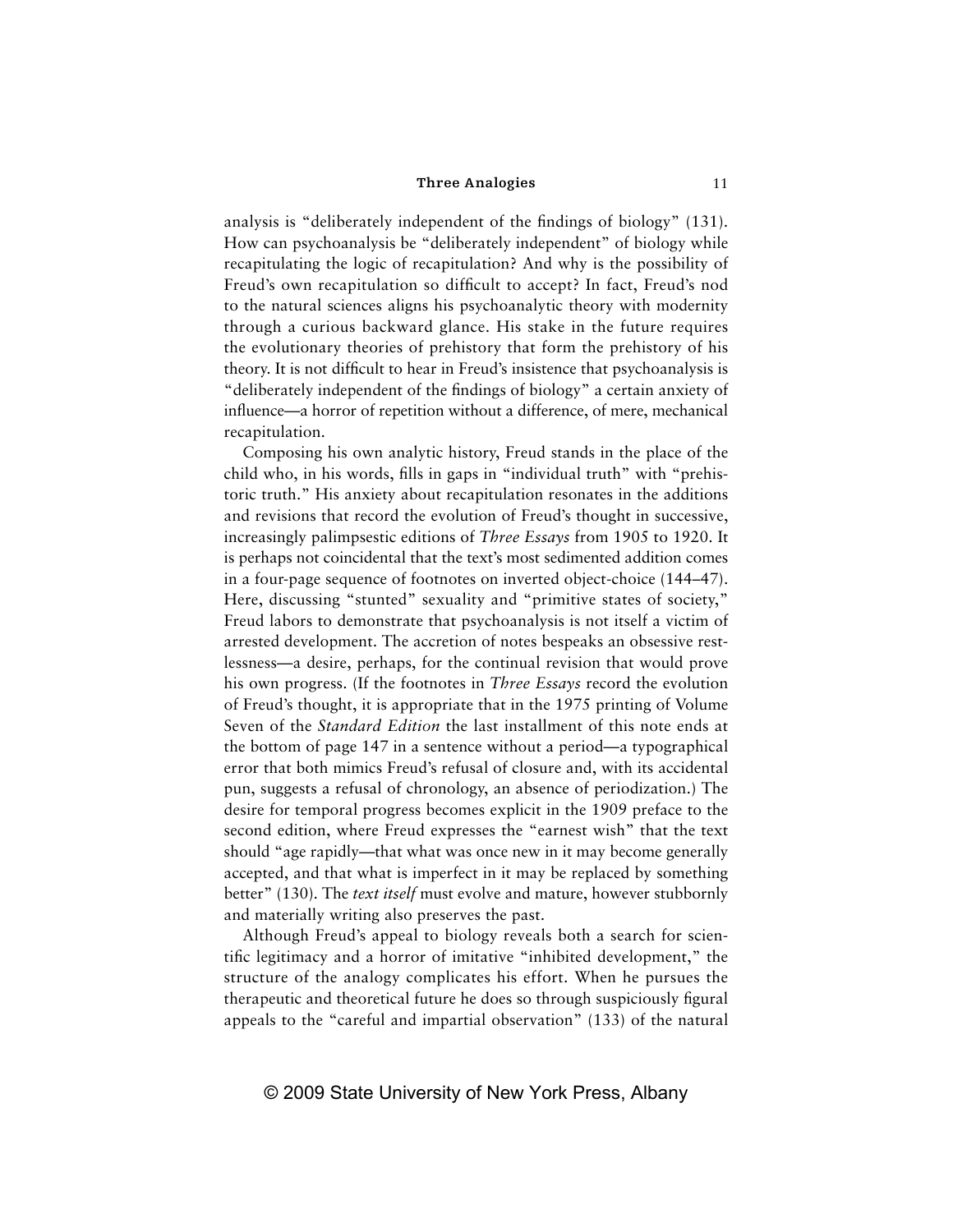sciences. But Freud's use of evolutionary theory to bind sexuality to race turns his claim to scientific authority back on itself, betraying a backward, superstitious, "primitive"—which is to say, literary—discourse whose place he cannot fully acknowledge. Thus, his recapitulation of recapitulation is at once a "scientific" postulate and a fall back to a quite different prehistory of psychoanalysis—the rhetorical tradition encoded in the formal structure of analogy. Throughout his writing, Freud favors analogy as a means of argumentation; the index to Volume Seven of the *Standard Edition*, in which *Three Essays* may be found, includes some fifteen entries for "analogies." Following one citation, we find a passage in which Freud explains that the double mechanism of repression "may be compared to the manner in which tourists are conducted to the top of the Great Pyramid of Giza by being pushed from one direction and pulled from the other" (176). We must look elsewhere to find Freud's caveat: "Analogies, it is true, decide nothing, but they can make one feel more at home."36 The remark cannot help but recall his discussion of the homelike, the *Heimlich*, in his essay on "The Uncanny." Analogies make one feel more at home, in contrast to the uncanny, which is both *heimlich* and *unheimlich*. With a nod to the recapitulation analogy, Freud describes the uncanny as an object of atavistic return: "[E]ach one of us has been through a phase of individual development corresponding to this animistic stage in primitive men," so that "everything which now strikes us as 'uncanny' fulfills the condition of touching those residues of animistic mental activity."37 The home-like structure of analogy, then, guards apotropaically against the horror of uncanny anachronism.

Freud remains self-conscious, however, about analogy's appeal. As Jane Gallop has explained, Freud acknowledges that his susceptibility to what he elsewhere calls "the seduction of an analogy" leads him to treat weighty topics in a "cursory fashion," impatiently hastening to conclusions made easy, perhaps too easy, by the comforting embrace of the familiar.<sup>38</sup> That skepticism about the logic of analogies is echoed in Edward J. Corbett's text *Classical Rhetoric for the Modern Student*, which cautions against this "the most vulnerable of all modes of argument": "[A]n analogy never proves anything; at best, it persuades someone on the grounds of probability."39 Far from empirical proof, analogy is faulted even in rhetoric for a want of persuasive power. Freud's use of evolutionary biology, then, presents in the guise of science what is in fact a turn to the rhetorical, an appeal to the logic of metaphor that governs condensation in the dreamwork. In "Introductory Lectures on Psycho-analysis," Freud suggests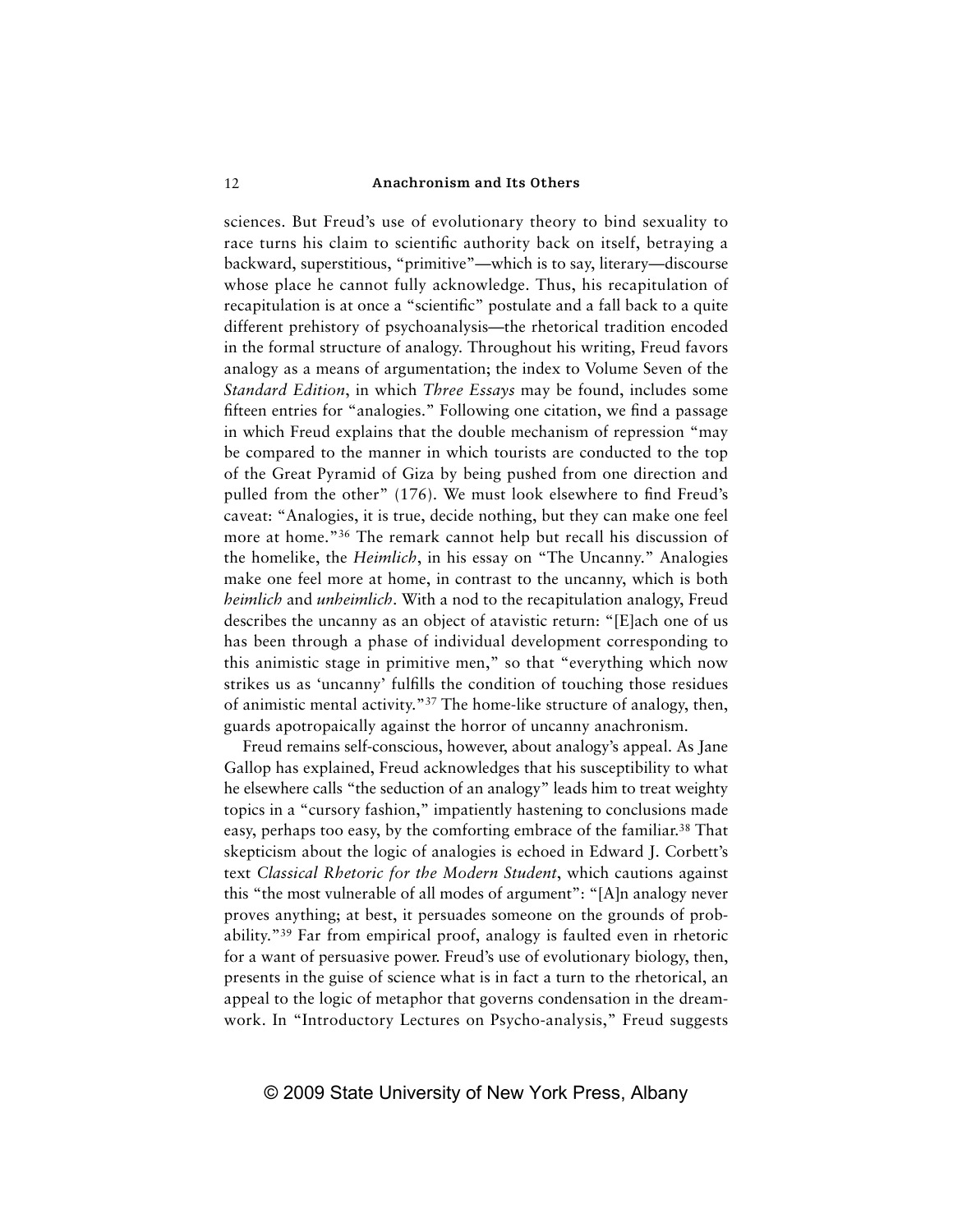that dreaming "harks back to" an early state of intellectual development, maintaining a structure that is "*archaic* or *regressive*":

[T]he prehistory into which the dream-work leads us back is of two kinds—on the one hand, into the individual's prehistory, his childhood, and on the other, in so far as each individual somehow recapitulates in an abbreviated from the entire development of the human race, into phylogenetic prehistory too.<sup>40</sup>

One might say that the analogies between ontogeny and phylogeny and between perversion and a racialized primitivism inhabit the dreamwork of Freudian psychoanalysis, the place where an element of the unconscious—not merely Freud's own, but that of his cultural moment—finds representation. Here we might recall his remarks on repetition and remembering, which promote memory as the therapeutic goal of analysis, in contrast to the pathological repetition of past events.<sup>41</sup> Freud's use of the biogenetic law shares in the compulsive repetition he attributes to recapitulation when, in *Beyond the Pleasure Principle*, he calls Haeckel's theory one of "the most impressive proofs of there being an organic compulsion to repeat."42 And if biogenetic recapitulation is a model of repetition-compulsion, his repetition of this theory of repetition may be no less compulsive.43 Freud's recapitulation would then be an avoidance of remembering, even a form of forgetting. But what is it that he forgets? However pointedly he may foreground the evolution of his own thought, Freud's evolutionary analogy seems an unconscious reenactment—which is to say, another recapitulation—of the process through which white, heteronormative culture incessantly forgets and reenacts the trauma of its encounters with alterity.

Still, the linear time lines of evolutionary theory are not the only temporality operative in psychoanalysis. While Freudian theory participates in the discourses linking primitivism and sexual perversity, it also provides both critical tools and alternative temporal models. Fundamentally, it insists that temporal "aberrations" are normal in psychic life: deferred action or *Nachträglichkeit* delays the impact of events and effect precedes cause in analysis.44 Paradoxically, then, psychoanalysis denaturalizes temporality by renaturalizing backwardness, for everyone, Freud insists, lives through retroactive effects. The process of analytic therapy, moreover, has its own backwardness, as Jean Laplanche notes, proceeding from present to past to future as if retracing the "afterwardsness" of psychic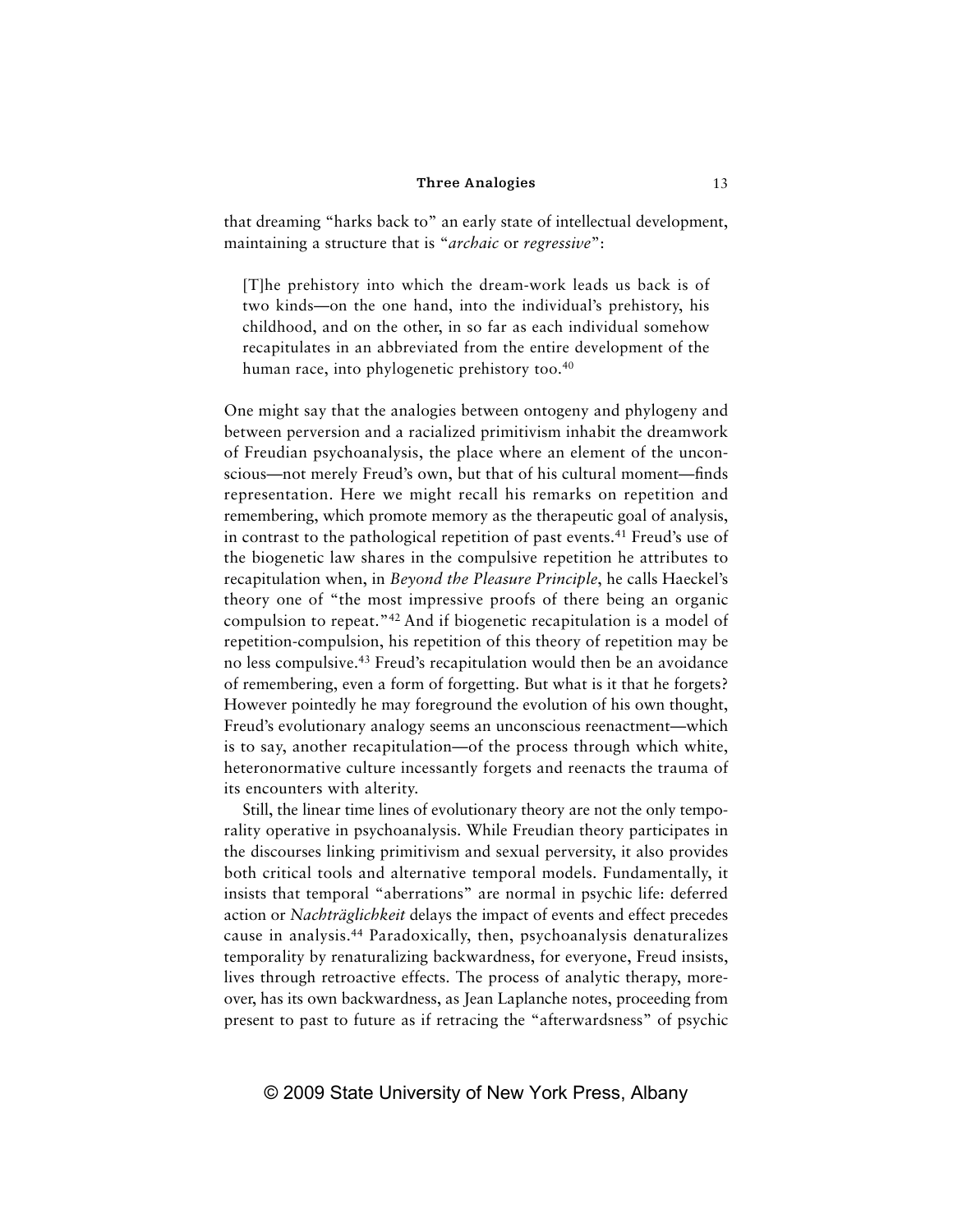structures.45 Lacan's return to Freud elaborates the radical anachrony of subjective experience: subjectivity, suspended between nostalgia and the future perfect, always fails to coincide with itself.<sup>46</sup> Indeed, we are so thoroughly subjects structured by "the retroaction of the signifier" that each present moment contains both "a past futurity and a future pastness."47 So if nineteenth-century scientists posit a linear developmental time line propped up by a backward, double time, Freudian psychoanalysis is equally ambivalent. From the "scientific" recapitulation theory, Freud gains the authority he then spends on theories of more complex, retroactive temporalities. Anachronism underlies the mythology of linear progress, the chronology used to join blackness and homosexuality, while the radical temporality of Freudian thought bears within it, as a kind of prehistory, the linear sequence of the recapitulation theory.

### **The Seduction of an Analogy**

Nothing of futurity will be brighter than the mere remembrance of what is now passing. —Nathaniel Hawthorne, "The May-Pole of Merry Mount"

The analogies that symptomatize Freud's literariness—whether the recapitulation hypothesis or the rhetoric of homosexual primitivism—also, of course, inhabit the realm of literature. This study's later chapters will consider a number of fictional and nonfictional narratives that refract such analogies through specific prisms of genre, narrative form, and literary history. I begin, however, with literary criticism, as one instance of the ways in which hegemonic discourses have articulated relations among blackness, queerness, and the past. The critical text in question, at once radically strange and deeply conservative, is Leslie Fiedler's *Love and Death in the American Novel.* In this 1960 study, Fiedler argues that in canonical American fiction conventional marriage plots are supplanted by gothic intrigues, morbid sexuality, and idealized, often interracial, male homoeroticism. *Love and Death*, he writes, seeks to show "the failure of the American fictionist to deal with adult heterosexual love and his consequent obsession with death, incest, and innocent homosexuality"—the latter yielding "the archetypal image, found in our favorite books, in which a white and a colored American male flee from civilization into each other's arms."<sup>48</sup> That trope of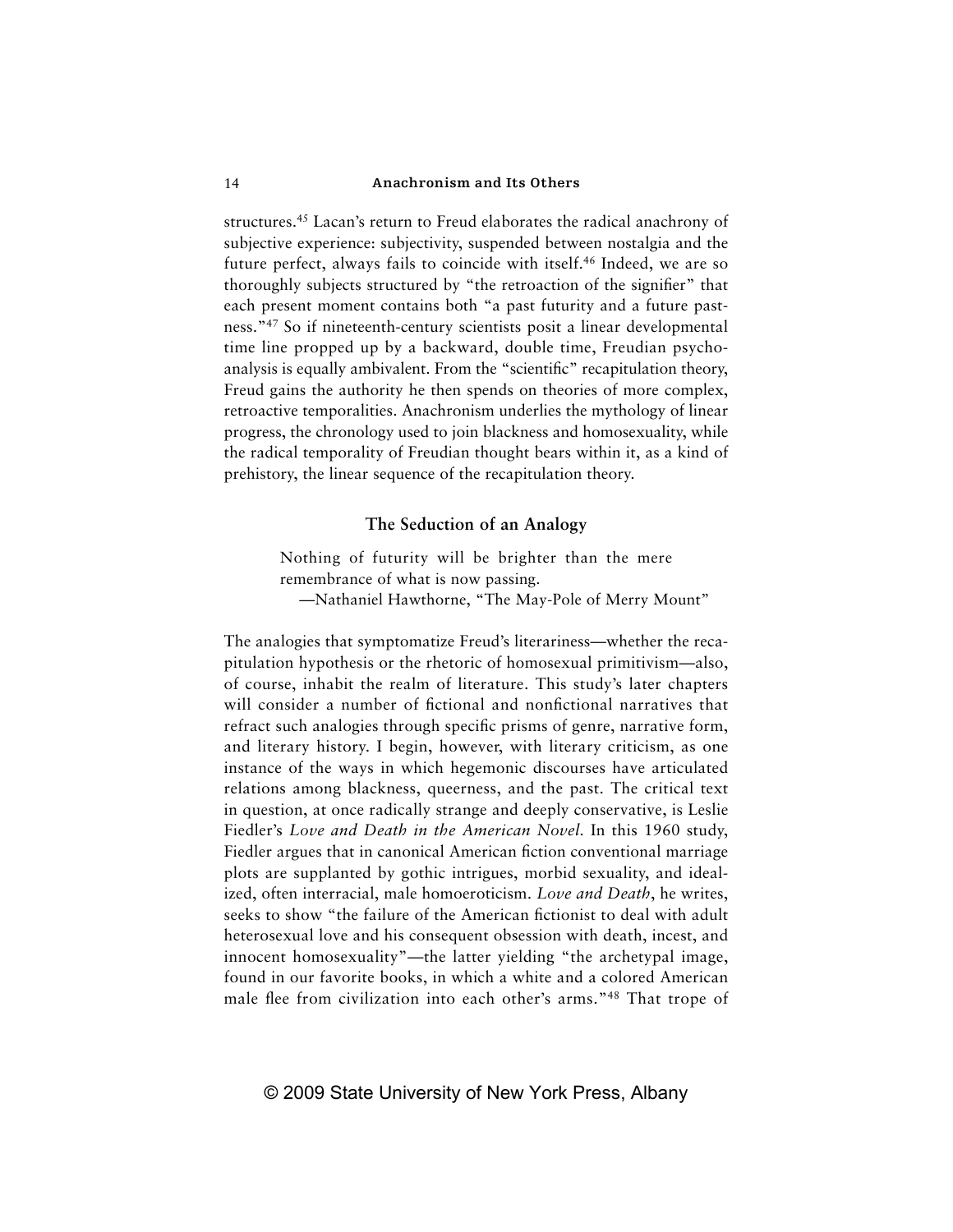male bonding recurs, Fiedler suggests, in such texts as James Fenimore Cooper's *The Last of the Mohicans* (1826), Mark Twain's *Adventures of Huckleberry Finn* (1885), and Herman Melville's *Moby Dick* (1851), whose narrator Ishmael famously recalls how "in our hearts' honeymoon, lay I and Queequeg—a cozy, loving pair."<sup>49</sup>

Figuring "innocent" homosexuality as infantile and restricting blackness to that childish realm, *Love and Death* recalls the nineteenth-century analogies between cultural evolution and individual development, blackness and homosexuality. Fiedler regards the white man's loving relationship with the black man as fundamentally atavistic, representing his return to, or failure to progress beyond, a "juvenile and regressive" epoch (344), as remote as "the dimmest reaches of pre-history" (347). The analogic pairing of a childish homosexuality and a primitive blackness is not, however, solely mediated by the figure of the child. If the "pure marriage of males" must unite a black man and a white man, if this model of American literary sexuality contrasts the white heterosexual norm with interracial homosexuality, if blackness thus appears on the side of immaturity and perversion, then Fiedler recapitulates once again the temporal analogy between homosexuality and racial alterity whose lineage reaches back beyond the recapitulation theory. "Come Back to the Raft," the first sketch of the reading that would become *Love and Death*, links blackness and homosexuality through the notion of subcultural "ghettos," imagining a "special night club . . . in which fairy or Negro exhibit their fairyness, their Negro-ness." Even Fiedler's effort to differentiate race questions from homosexual ones underscores their resemblance: "The situations of the Negro and the homosexual in our society pose precisely opposite problems, or at least problems suggesting precisely opposite solutions."50 Later, reading Poe's *The Narrative of Arthur Gordon Pym*, Fiedler argues that Dirk Peters not only "represents the terror and the allure of the homoerotic evasion made flesh," but also recalls "stunted proto-men," a "Neanderthal gnome," and "the primordial figure that symbolizes our broken link with the animal world" (366). The "homoerotic evasion"—by which Fiedler curiously designates an evasion of heterosexuality, not an effort to escape queer desire—reenacts on the level of the individual, and in the person of Dirk Peters, a distinctly racialized past, "stunted" and "Neanderthal," brutish and "primordial." The language is plainly pejorative, and yet, as other passages attest, Fiedler's fascination with this queer, racialized backwardness separates *Love and*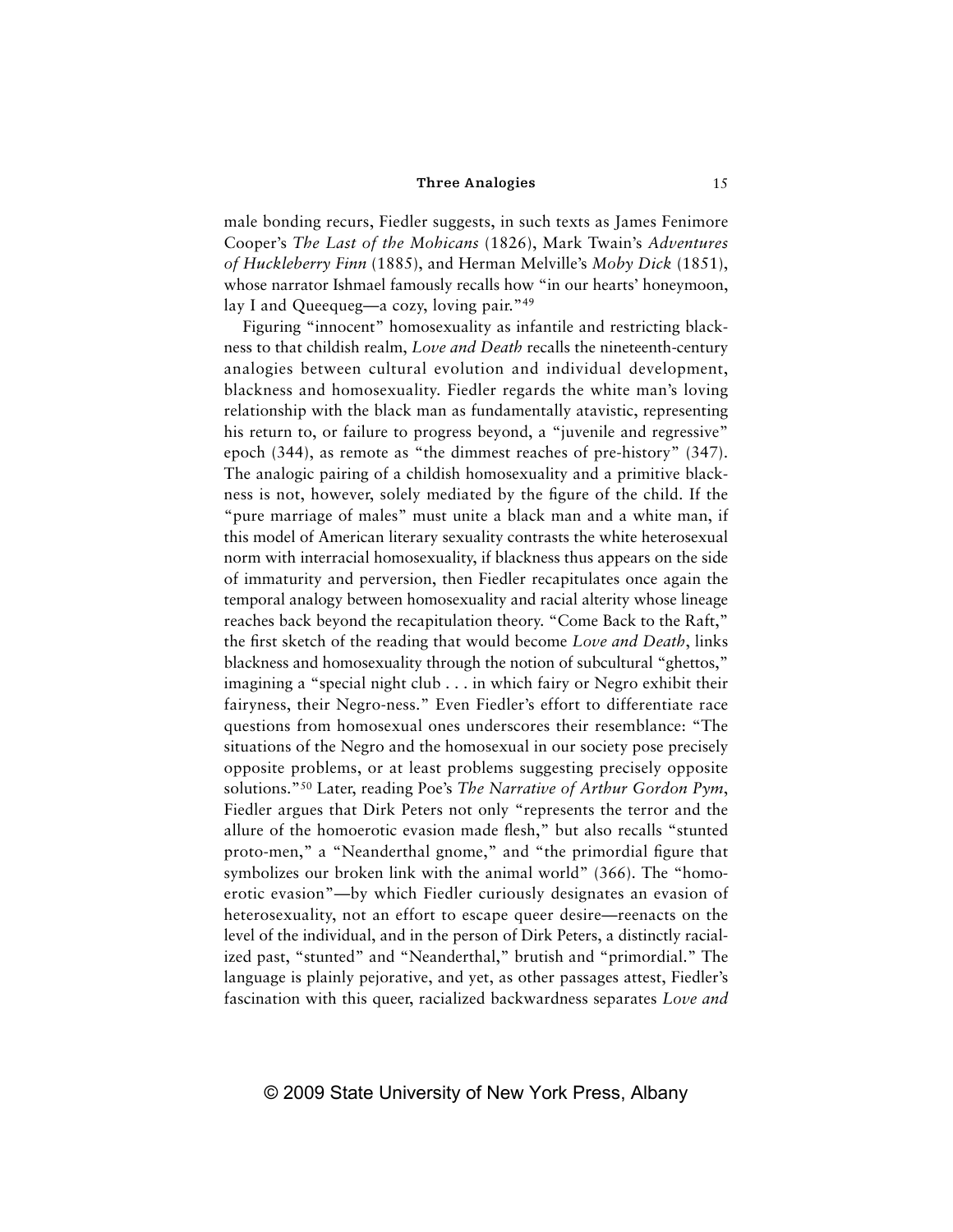*Death* from earlier incarnations of the race/sexuality analogy. As a refusal of white modernity, his "homoerotic evasion" is imbued with impossible pleasure and murderous enjoyment.

Although its discussion of nineteenth-century American novels reveals more, in the end, about Fiedler's own twentieth century, *Love and Death in the American Novel* is remarkable for its prescient attention to intersections of race and sexuality in American literature. True, the text seems ahistorically embedded in its own historical moment, a time capsule of dubious assumptions and canonical constriction. Eclipsed by more recent psychoanalytic approaches and rightly assailed by feminist and African American critics for its less than inclusive view of the American canon, *Love and Death* stands at odds with today's historicist and queer criticism.51 But if reading Fiedler today seems a little backward, a touch "retro," it may be worth doing precisely for the sake of anachronism. As a white fantasy about white fantasies, a straight dream about straight dreams, *Love and Death* shows how the rhetoric of anachronism binding blackness to queerness is itself structured by anachronism.

First, credit where credit is due: despite its oddly homophilic homophobia, *Love and Death* counters the repressive hypothesis by recognizing perversity as an internal and constitutive part of the American tradition, not an external threat or a minor contamination.

[H]orror is essential to our literature. It is not merely a matter of terror filling the vacuum left by the suppression of sex in our novels, of Thanatos standing in for Eros. Through these gothic images are projected certain obsessive concerns of our national life. (xxii)

Though the gothic is the "terror" supplanting ordinary sexuality here, Fiedler will include homosexuality in his literary "chamber of horrors" (xxii). Even the "pure marriage of males" (345), whose boyish, unconsummated innocence he takes pains to separate from the vulgarity of adult homosexuality, takes its place alongside gothic horror.52 Elaborating the dualistic structure of its title, *Love and Death* makes all love heterosexual: queer relations turn out not to be love at all, but instead another kind of death, for even when unconsummated, homosexuality joins gothic morbidity at the nether pole of this literary topography. But Fiedler's uncharitable inclusion of homosexuality in the category of "horror" does not negate the power of imagining the American canon, to borrow from Foucault, as a literature of "blatant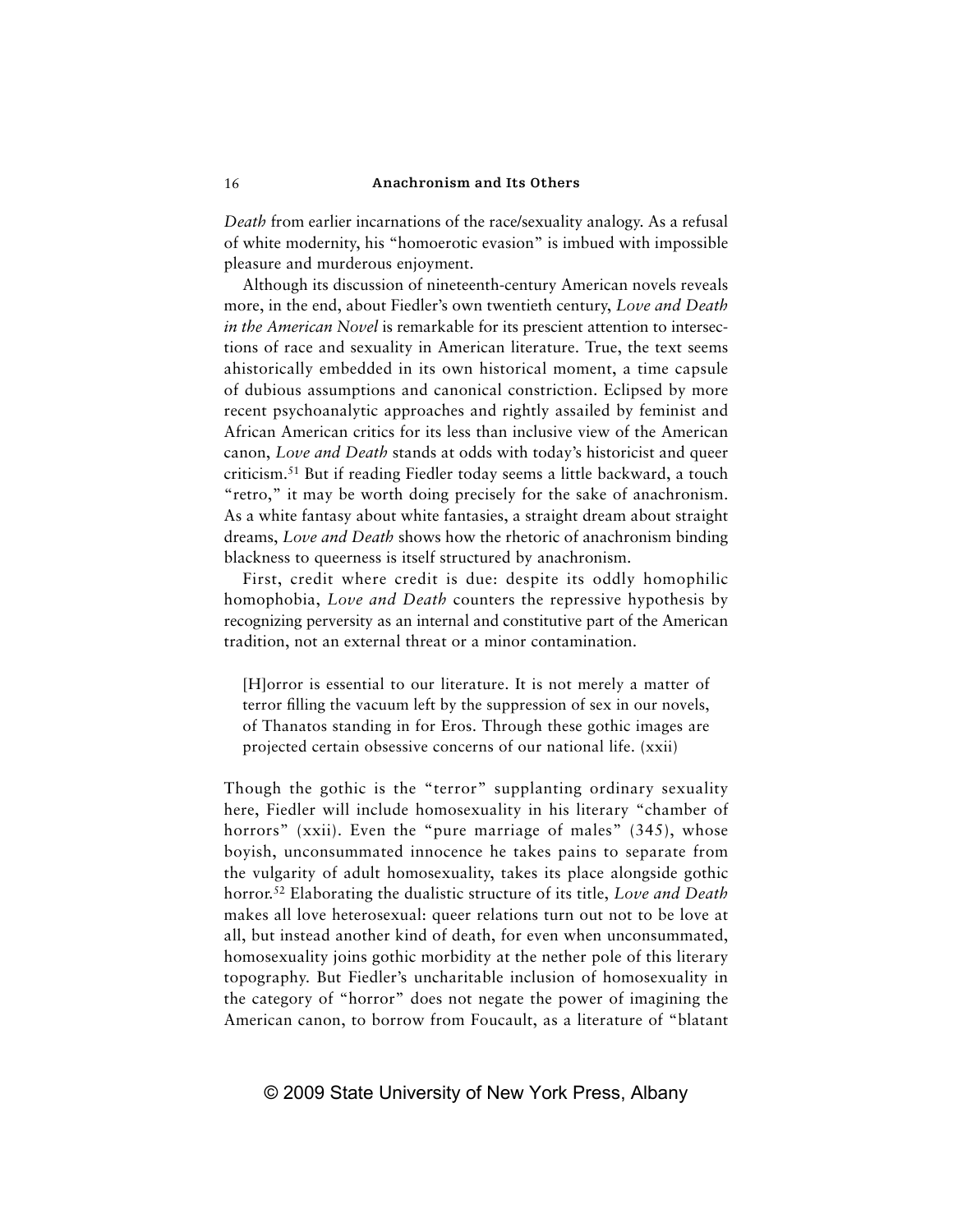and fragmented perversion."53 Our national literature does not repress perversity but depends on it; we do not shun deviance but seek and speak it endlessly.

Still, despite Fiedler's psychoanalytic interests, the figural constellation of blackness, same-sex love, and the childhood past on which his thesis depends forgets Freud's central insight on infantile sexuality.54 In the Freudian model, there can be no "pure," boyish, homosexual love, because there is no moment of human life, no form of human relationship, outside the pale of the libido. This strategic amnesia bespeaks the role played by race in Fiedler's fantasy. Why must the beloved be black? Could not an immature homosexuality step in to fill the place of failed adult heterosexuality without the element of racial difference? Fiedler's answer falls back on a vulgar Freudianism: the beloved must be black because blackness represents the unconscious, because African Americans belong to "a race suppressed and denied, even as the promptings of the libido are suppressed and denied" (362). Indeed, he continues, "Edenic nature, the totem, and the dark spouse: these are three symbols for the same thing—for the primitive world which lies beyond the margins of cities and beneath the lintel of consciousness"  $(362)$ <sup>55</sup>. The comparison of people of color with an unrepressed, "primitive" sexuality is surely troubling, but troubling too is the way in which that comparison obviates Fiedler's own insistence on the innocence of the male-male relationships he names—relationships now infused with the libido, the unconscious, and the forbidden. Predictably, then, the innocence at stake in *Love and Death* is white innocence. The black man must represent desire so that the white man may disavow it; the beloved must be black to purify white childhood, to absolve Huck Finn of his own polymorphous perversity.

Fiedler's story of this innocent horror offers a fictional (one might say novelistic) account of race and sexuality in and out of narrative sequence. In his account, it is the "failure of love"—which is to say, the failure of normative heterosexuality—that first opens a void to be filled by perversity. "The death of love," Fiedler explains, "left a vacuum at the affective heart of the American novel into which there rushed the love of death" (126–27). In this view, gothic morbidity and a no less fatal homosexuality are opportunistic or compensatory formations that take the place of straight romance when that "true" love falters. This notion, however, invites questions both within and beyond the scope of the text. First, where Fiedler regards sexual normalcy and deviation as mutually exclusive and distinctly opposed, other readers, including Freud, would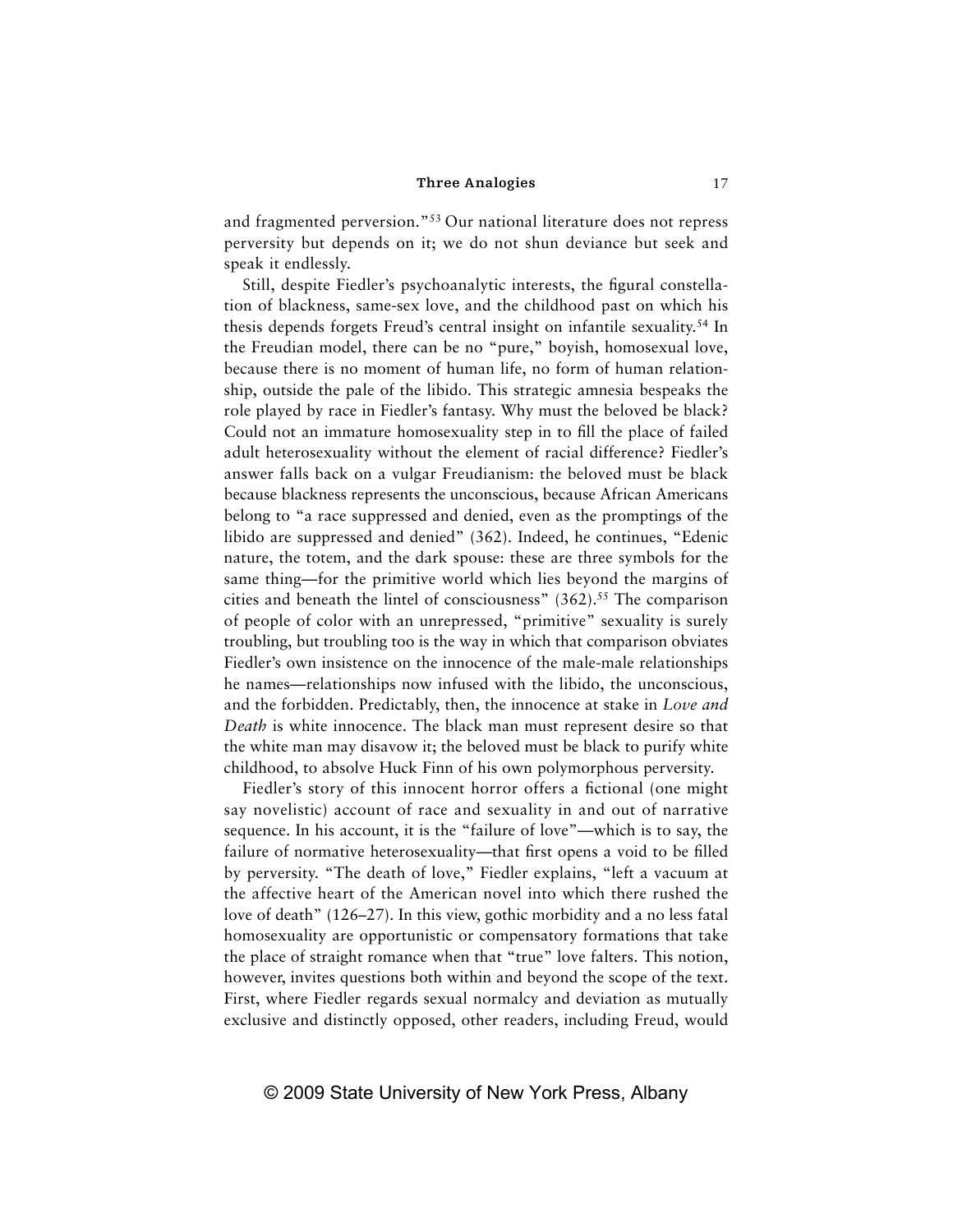see them as inextricable.<sup>56</sup> Foucault writes, "Modern society is perverse, not in spite of its puritanism or as if from a backlash provoked by its hypocrisy; it is in actual fact, and directly, perverse."57 Perversity, that is, inhabits the discourse of sexual propriety not as an exception to the rule of law but as a mainstay of that law. Second*, Love and Death* goes astray by inverting the temporal relation of homo and hetero. We might more accurately say that normative sexuality arises from the failure of corruption—as in a text well within Fiedler's canon, Hawthorne's "The May-Pole of Merry Mount," which expresses marital heteronormativity as the *remainder* that appears after illicit enjoyment is subtracted from the whole of sexuality.<sup>58</sup> While Fiedler identifies homosexuality as a symptom of heterosexuality (the appearance of a vital homosexuality is *an effect of* an attenuated heterosexuality), today's readers are more likely to see heterosexuality as a symptom of homosexuality (the appearance of a "natural" and culturally validated heterosexuality is *an effect of* a demonized homosexuality)*.* Third, though Fiedler imagines the homo trailing after the hetero, he also offers a precisely opposite time line. While Fiedler represents homosexuality as secondary, following after the "death of love," he also represents homosexuality—the "innocent" kind, at least—as *primary*, rooted in childhood and only *later* supplanted by the straight and narrow path of socially responsible bonds.

*Love and Death*, then, understands homosexuality *both* as what comes before, the relic of a racialized past, *and* as what follows after, the symptom of a failed heterosexuality. How can this be? While the homosexual relation represents the primitive, infantile origin of adult heterosexuality, homosexuality also appears as a sort of parasite, feeding on the failure of normative heterosexuality. Discussing the relation of speech to writing in *Of Grammatology,* Derrida questions our ability "to conclude that what  $\ldots$  comes 'after' is parasitic."<sup>59</sup> The writing that is reputedly secondary to speech becomes, in his reading, inherently primary. Similarly, in *Love and Death* homosexuality seems parasitic in relation to heterosexuality when it arrives to profit from straight love's collapse. As Derrida hints, however, this "parasite" comes before, not after. The queer parasite *precedes* its host—not merely because perversity, like writing, is always present in the structure it seems to disturb, but also because the heterosexuality *that produces it* is also *produced out of it.* One might protest that same-sex desire does not really postdate the heteronormative, but merely rushes back from the past to fill the void left by the "death of love" in the present. But even this formulation renders the queer past both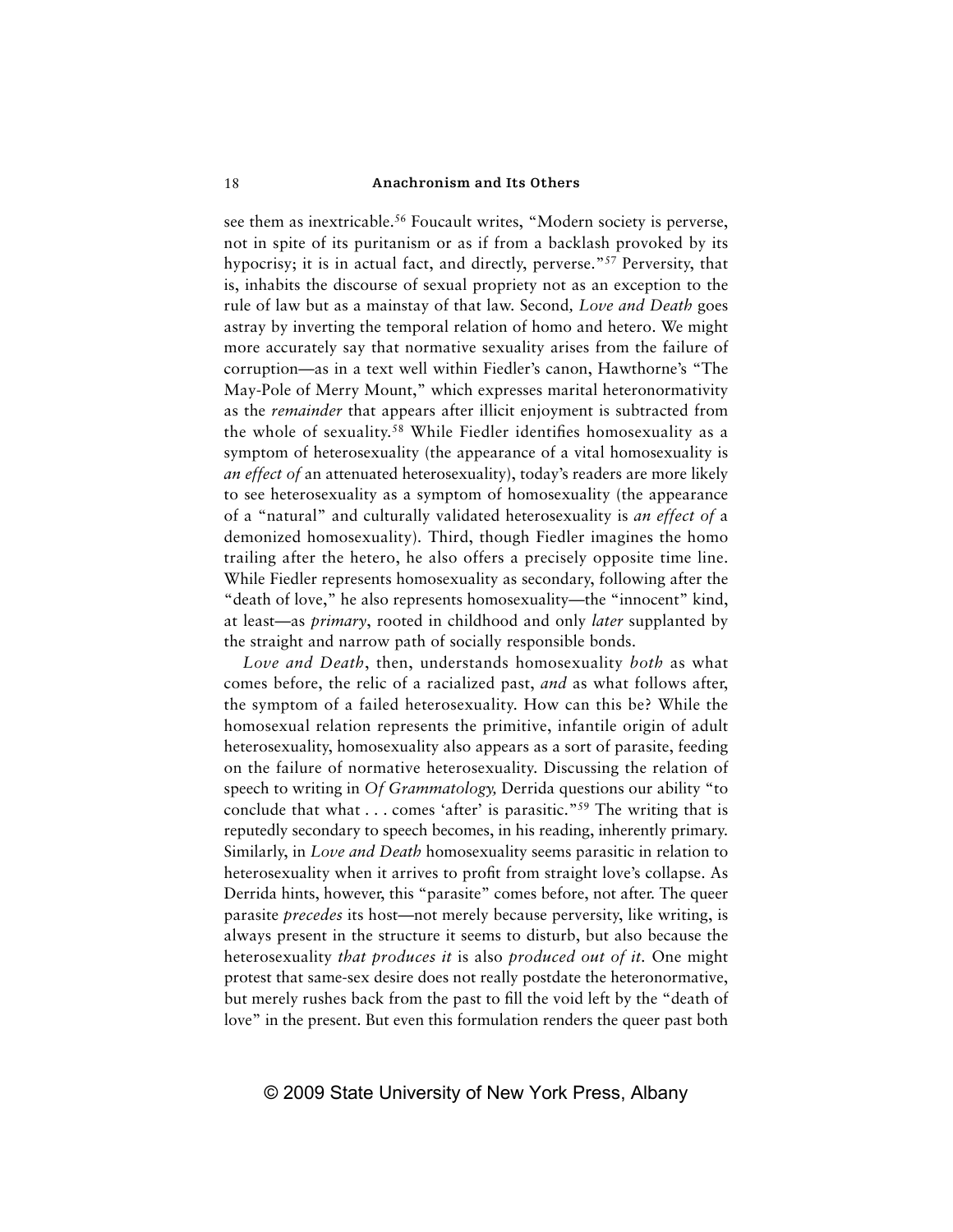originary and secondary: homosexuality becomes anterior after the fact, coming later to fill the place of the past. It can only be imagined after the hetero; it is *invented by* the normalcy it purportedly precedes.

Fiedler elaborates this temporal sequence in his introduction, explaining that the book "does not spring to life unbegotten, unaffiliated, and unsponsored," but was born in "the moment that I read aloud to two of my sons (then five and seven) for their first time *Huckleberry Finn*" (xi). The novel that Fiedler will go on to name "a myth of childhood, rural, sexless, yet blessed in its natural Eden by the promise of innocent love" (561), here begets, along with a scholarly book, a cozy familial scene, motherless but secure in its claim to the heterosexual norm. Here the child is father of the man, who is father of a rather different child: the "sterile" and "infantile" homosexual relation of Huck and Jim, in this fantasy, *enables* the properly filial masculine relations it will also seem parasitically to follow and perversely to oppose. The paradox suggests one way in which white heteronormativity is sustained by the temporal involutions it ascribes to others. It is not that the homo is "really" primary, supplanting the hetero, but that the very notion of the primary is a fantasy, fleshed out by the figures that best serve each narrative contingency. If queer boyishness only follows straight maturity by preceding it, this anachronism also functions in the reverse: the wholesome adult heterosexuality that Fiedler views as de facto lost or compromised in American fiction is actually a retroactive projection from the "later" vantage point of infantile perversity. Though Fiedler names the world of homosexual relations as a "natural Eden"—the chapter on Twain is subtitled "Faust in the Eden of Childhood"—in fact *Love and Death in the American Novel*  presents *heterosexuality* as the lost Eden of American literature. It is heterosexuality whose idyllic order must have been displaced by a fall into perversion—whether gothic morbidity or interracial homosexuality—and nostalgically invested with a longing possible only in the absence of its object. The straight libidinal economy that, in its absence, forms the cornerstone of *Love and Death* is always already lost, produced only in the act of mourning, such that Fielder's account of what happens in the aftermath of heterosexuality in American literature is in fact a project of inventing *heterosexuality* as a mythic lost origin.

Like nineteenth-century sexology, evolutionary theory, and Freudian psychoanalysis, Fielder's literary history shares the analogy that links queerness and blackness with the anachronistic obtrusion of the past into the present, binding all of them within the circuit of a structuring